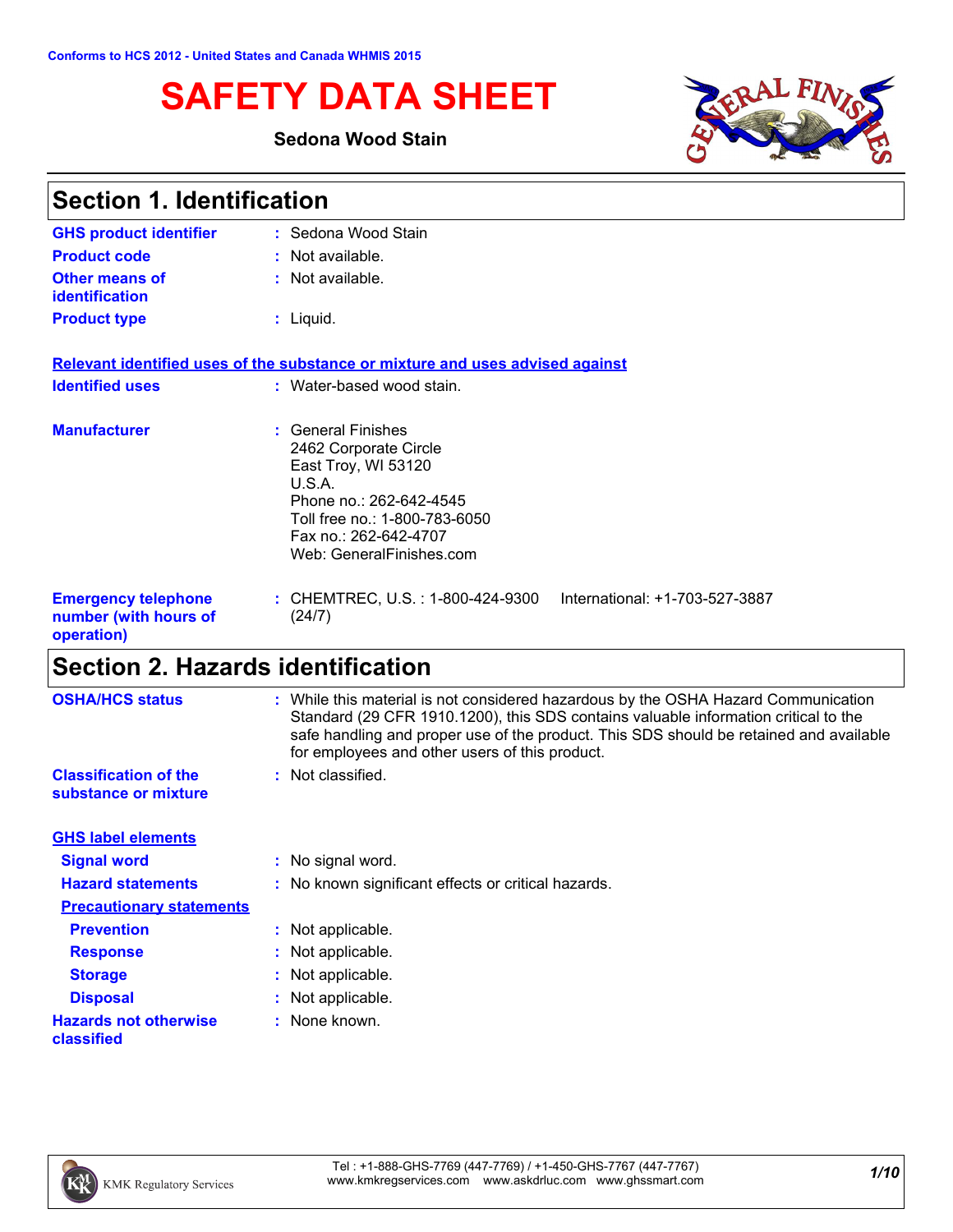

### **Section 3. Composition/information on ingredients**

**Substance/mixture :**

- Mixture
- **Other means of identification**
- **:** Not available.
- Propane-1,2-diol ≥3 ≤5 57-55-6 **Ingredient name % CAS number**

Any concentration shown as a range is to protect confidentiality or is due to batch variation.

**There are no additional ingredients present which, within the current knowledge of the supplier and in the concentrations applicable, are classified as hazardous to health or the environment and hence require reporting in this section.**

**Occupational exposure limits, if available, are listed in Section 8.**

### **Section 4. First aid measures**

**Description of necessary first aid measures**

| <b>Eye contact</b>  | : Immediately flush eyes with plenty of water, occasionally lifting the upper and lower<br>eyelids. Check for and remove any contact lenses. Get medical attention if irritation<br>occurs.                                                                                                                                                            |
|---------------------|--------------------------------------------------------------------------------------------------------------------------------------------------------------------------------------------------------------------------------------------------------------------------------------------------------------------------------------------------------|
| <b>Inhalation</b>   | : Remove victim to fresh air and keep at rest in a position comfortable for breathing. Get<br>medical attention if symptoms occur.                                                                                                                                                                                                                     |
| <b>Skin contact</b> | : Flush contaminated skin with plenty of water. Get medical attention if symptoms occur.                                                                                                                                                                                                                                                               |
| <b>Ingestion</b>    | : Wash out mouth with water. Remove victim to fresh air and keep at rest in a position<br>comfortable for breathing. If material has been swallowed and the exposed person is<br>conscious, give small quantities of water to drink. Do not induce vomiting unless<br>directed to do so by medical personnel. Get medical attention if symptoms occur. |

#### **Most important symptoms/effects, acute and delayed**

| <b>Potential acute health effects</b> |                                                     |  |  |  |  |
|---------------------------------------|-----------------------------------------------------|--|--|--|--|
| Eye contact                           | : No known significant effects or critical hazards. |  |  |  |  |
| <b>Inhalation</b>                     | : No known significant effects or critical hazards. |  |  |  |  |
| <b>Skin contact</b>                   | : No known significant effects or critical hazards. |  |  |  |  |
| <b>Ingestion</b>                      | : No known significant effects or critical hazards. |  |  |  |  |
| Over-exposure signs/symptoms          |                                                     |  |  |  |  |
| Eye contact                           | : No known significant effects or critical hazards. |  |  |  |  |
| <b>Inhalation</b>                     | : No known significant effects or critical hazards. |  |  |  |  |
| <b>Skin contact</b>                   | : No known significant effects or critical hazards. |  |  |  |  |
| <b>Ingestion</b>                      | : No known significant effects or critical hazards. |  |  |  |  |

#### **Indication of immediate medical attention and special treatment needed, if necessary**

| <b>Notes to physician</b>         | : Treat symptomatically. Contact poison treatment specialist immediately if large<br>quantities have been ingested or inhaled. |
|-----------------------------------|--------------------------------------------------------------------------------------------------------------------------------|
| <b>Specific treatments</b>        | : No specific treatment.                                                                                                       |
| <b>Protection of first-aiders</b> | No action shall be taken involving any personal risk or without suitable training.                                             |

#### **See toxicological information (Section 11)**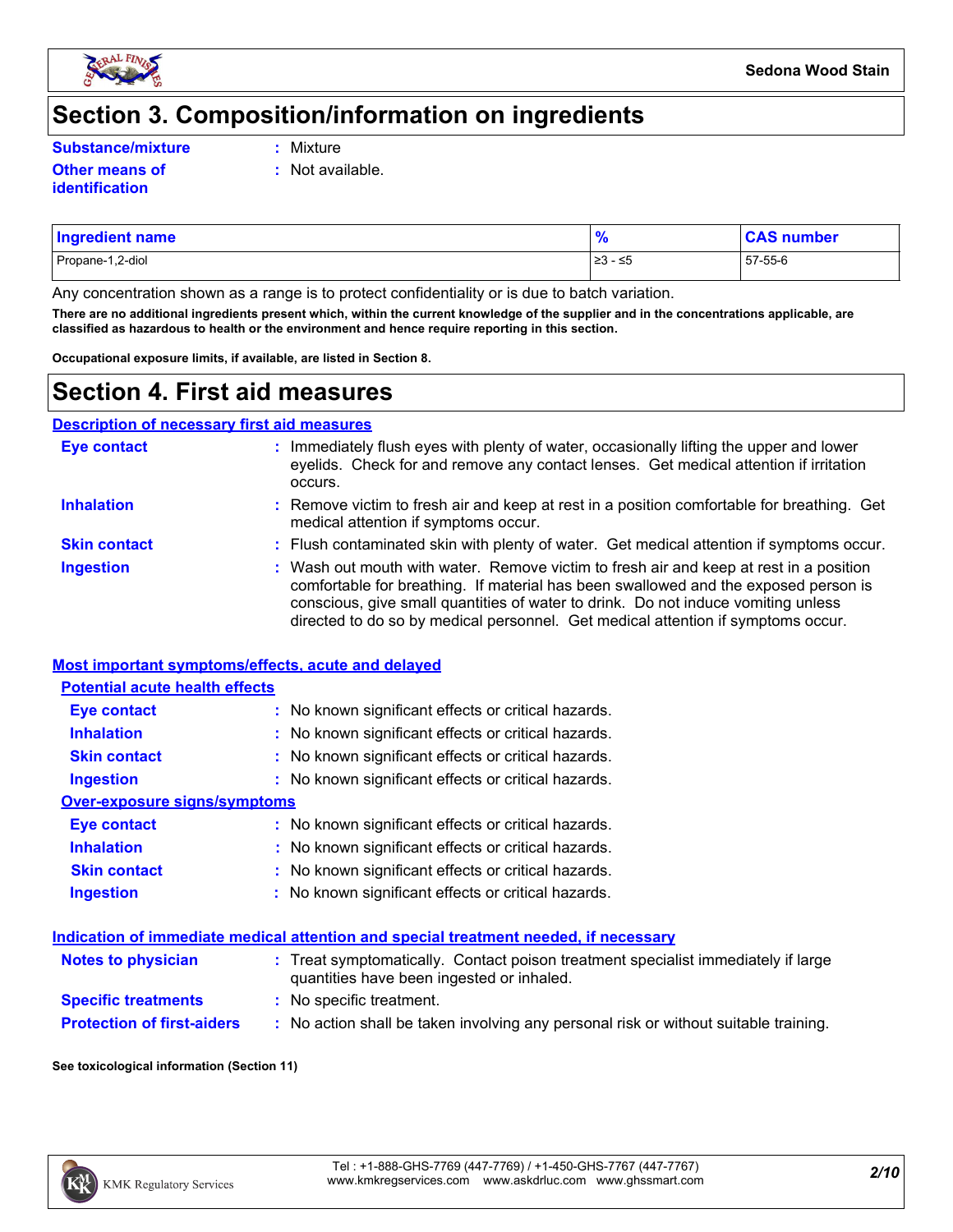

# **Section 5. Fire-fighting measures**

| <b>Extinguishing media</b>                               |                                                                                                                                                                                                     |
|----------------------------------------------------------|-----------------------------------------------------------------------------------------------------------------------------------------------------------------------------------------------------|
| <b>Suitable extinguishing</b><br>media                   | $\therefore$ In case of fire, use water spray (fog), foam, dry chemical or CO <sub>2</sub> .                                                                                                        |
| <b>Unsuitable extinguishing</b><br>media                 | : None known.                                                                                                                                                                                       |
| <b>Specific hazards arising</b><br>from the chemical     | : In a fire or if heated, a pressure increase will occur and the container may burst.                                                                                                               |
| <b>Hazardous thermal</b><br>decomposition products       | : Decomposition products may include the following materials:<br>carbon dioxide<br>carbon monoxide                                                                                                  |
| <b>Special protective actions</b><br>for fire-fighters   | : Promptly isolate the scene by removing all persons from the vicinity of the incident if<br>there is a fire. No action shall be taken involving any personal risk or without suitable<br>training. |
| <b>Special protective</b><br>equipment for fire-fighters | : Fire-fighters should wear appropriate protective equipment and self-contained breathing<br>apparatus (SCBA) with a full face-piece operated in positive pressure mode.                            |

### **Section 6. Accidental release measures**

| <b>Personal precautions, protective equipment and emergency procedures</b> |  |                                                                                                                                                                                                                                                                                                                                                                                                                                                                                                                                                                                            |
|----------------------------------------------------------------------------|--|--------------------------------------------------------------------------------------------------------------------------------------------------------------------------------------------------------------------------------------------------------------------------------------------------------------------------------------------------------------------------------------------------------------------------------------------------------------------------------------------------------------------------------------------------------------------------------------------|
| For non-emergency<br>personnel                                             |  | : No action shall be taken involving any personal risk or without suitable training.<br>Evacuate surrounding areas. Keep unnecessary and unprotected personnel from<br>entering. Do not touch or walk through spilled material. Put on appropriate personal<br>protective equipment.                                                                                                                                                                                                                                                                                                       |
| For emergency responders :                                                 |  | If specialized clothing is required to deal with the spillage, take note of any information in<br>Section 8 on suitable and unsuitable materials. See also the information in "For non-<br>emergency personnel".                                                                                                                                                                                                                                                                                                                                                                           |
| <b>Environmental precautions</b>                                           |  | : Avoid dispersal of spilled material and runoff and contact with soil, waterways, drains<br>and sewers. Inform the relevant authorities if the product has caused environmental<br>pollution (sewers, waterways, soil or air).                                                                                                                                                                                                                                                                                                                                                            |
| <b>Methods and materials for containment and cleaning up</b>               |  |                                                                                                                                                                                                                                                                                                                                                                                                                                                                                                                                                                                            |
| <b>Spill</b>                                                               |  | : Stop leak if without risk. Move containers from spill area. Prevent entry into sewers,<br>water courses, basements or confined areas. Wash spillages into an effluent treatment<br>plant or proceed as follows. Contain and collect spillage with non-combustible,<br>absorbent material e.g. sand, earth, vermiculite or diatomaceous earth and place in<br>container for disposal according to local regulations (see Section 13). Dispose of via a<br>licensed waste disposal contractor. Note: see Section 1 for emergency contact<br>information and Section 13 for waste disposal. |

## **Section 7. Handling and storage**

#### **Precautions for safe handling**

| <b>Protective measures</b>                       | : Put on appropriate personal protective equipment (see Section 8).                                                                                                                                                                                                    |
|--------------------------------------------------|------------------------------------------------------------------------------------------------------------------------------------------------------------------------------------------------------------------------------------------------------------------------|
| <b>Advice on general</b><br>occupational hygiene | : Eating, drinking and smoking should be prohibited in areas where this material is<br>handled, stored and processed. Workers should wash hands and face before eating,<br>drinking and smoking. See also Section 8 for additional information on hygiene<br>measures. |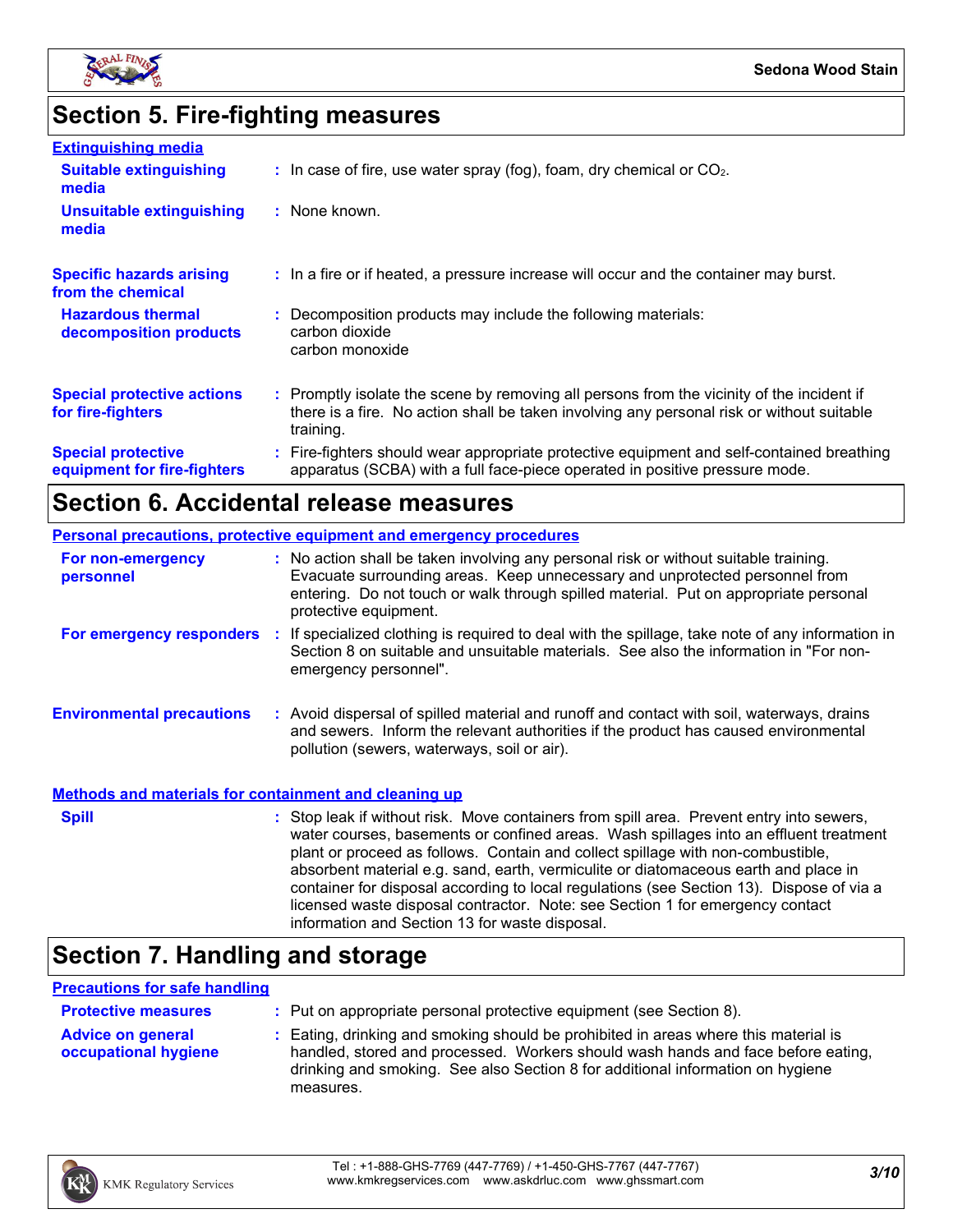

# **Section 7. Handling and storage**

| <b>Conditions for safe storage,</b> | : Store in accordance with local regulations. Store in original container protected from  |
|-------------------------------------|-------------------------------------------------------------------------------------------|
| including any                       | direct sunlight in a dry, cool and well-ventilated area, away from incompatible materials |
| <i>incompatibilities</i>            | (see Section 10) and food and drink. Keep container tightly closed and sealed until       |
|                                     | ready for use. Containers that have been opened must be carefully resealed and kept       |
|                                     | upright to prevent leakage. Do not store in unlabeled containers. Use appropriate         |
|                                     | containment to avoid environmental contamination. See Section 10 for incompatible         |
|                                     | materials before handling or use.                                                         |

## **Section 8. Exposure controls/personal protection**

#### **Control parameters**

#### **United States**

#### **Occupational exposure limits**

| Ingredient name  | <b>Exposure limits</b>                                                    |
|------------------|---------------------------------------------------------------------------|
| Propane-1,2-diol | AIHA WEEL (United States, 10/2011).<br>TWA: 10 mg/m <sup>3</sup> 8 hours. |

#### **Canada**

#### **Occupational exposure limits**

| <b>Ingredient name</b> | <b>Exposure limits</b>                                                                                                                                                                                          |
|------------------------|-----------------------------------------------------------------------------------------------------------------------------------------------------------------------------------------------------------------|
| Propane-1,2-diol       | CA Ontario Provincial (Canada, 7/2015).<br>TWA: 10 mg/m <sup>3</sup> 8 hours. Form: Aerosol only<br>TWA: 155 mg/m <sup>3</sup> 8 hours. Form: Vapor and aerosol<br>TWA: 50 ppm 8 hours. Form: Vapor and aerosol |

| <b>Appropriate engineering</b><br><b>controls</b> | : Good general ventilation should be sufficient to control worker exposure to airborne<br>contaminants.                                                          |
|---------------------------------------------------|------------------------------------------------------------------------------------------------------------------------------------------------------------------|
| <b>Environmental exposure</b><br><b>controls</b>  | : Emissions from ventilation or work process equipment should be checked to ensure<br>they comply with the requirements of environmental protection legislation. |

| <b>Individual protection measures</b> |                                                                                                                                                                                                                                                                                                                                                                                                   |
|---------------------------------------|---------------------------------------------------------------------------------------------------------------------------------------------------------------------------------------------------------------------------------------------------------------------------------------------------------------------------------------------------------------------------------------------------|
| <b>Hygiene measures</b>               | : Wash hands, forearms and face thoroughly after handling chemical products, before<br>eating, smoking and using the lavatory and at the end of the working period.<br>Appropriate techniques should be used to remove potentially contaminated clothing.<br>Wash contaminated clothing before reusing. Ensure that eyewash stations and safety<br>showers are close to the workstation location. |
| <b>Eye/face protection</b>            | : Safety eyewear complying with an approved standard should be used when a risk<br>assessment indicates this is necessary to avoid exposure to liquid splashes, mists,<br>gases or dusts. If contact is possible, the following protection should be worn, unless<br>the assessment indicates a higher degree of protection: safety glasses with side-shields.                                    |
| <b>Skin protection</b>                |                                                                                                                                                                                                                                                                                                                                                                                                   |
| <b>Hand protection</b>                | : Chemical-resistant, impervious gloves complying with an approved standard should be<br>worn at all times when handling chemical products if a risk assessment indicates this is<br>necessary.                                                                                                                                                                                                   |
| <b>Body protection</b>                | : Personal protective equipment for the body should be selected based on the task being<br>performed and the risks involved and should be approved by a specialist before<br>handling this product.                                                                                                                                                                                               |
| <b>Other skin protection</b>          | : Appropriate footwear and any additional skin protection measures should be selected<br>based on the task being performed and the risks involved and should be approved by a<br>specialist before handling this product.                                                                                                                                                                         |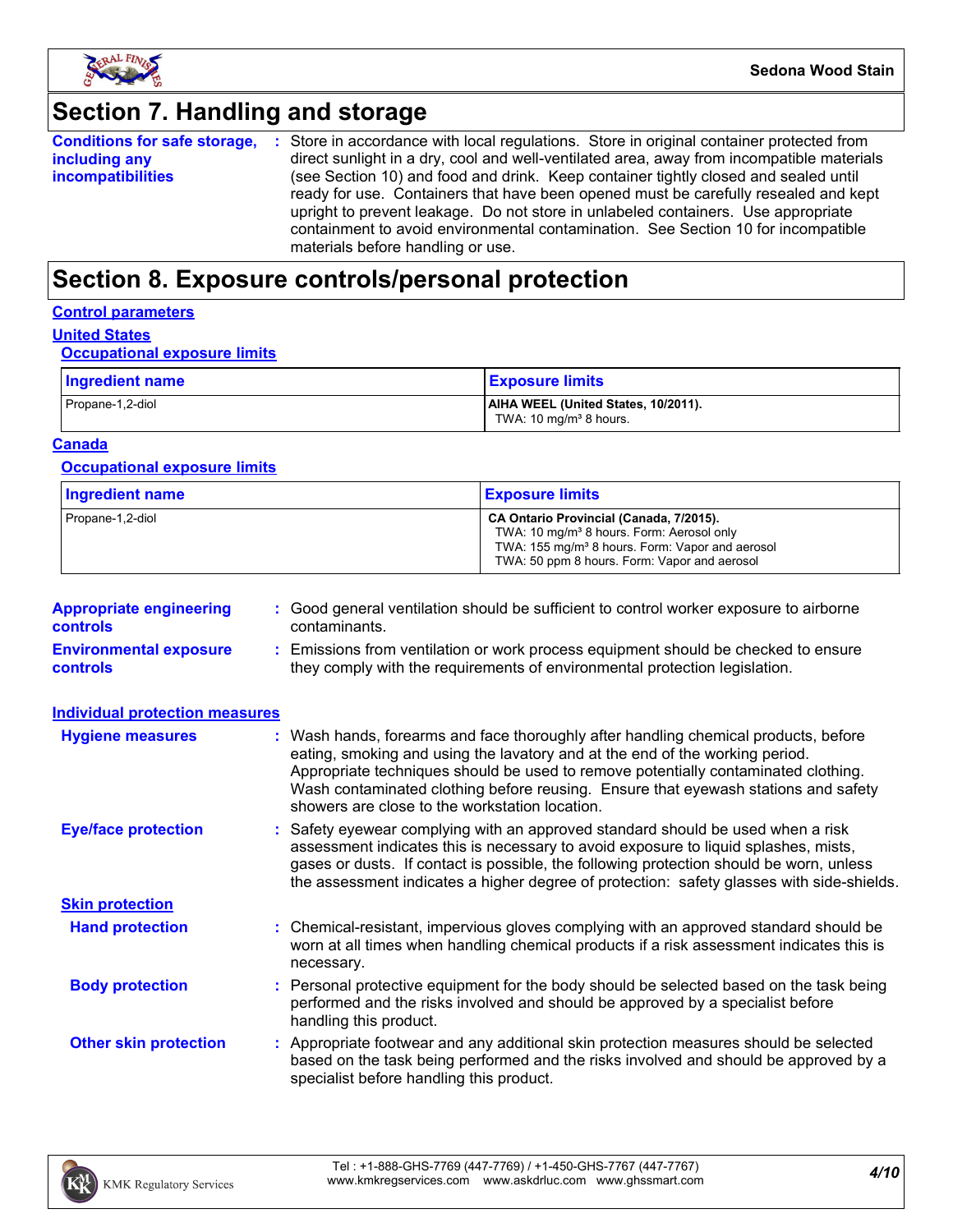

### **Section 8. Exposure controls/personal protection**

Based on the hazard and potential for exposure, select a respirator that meets the appropriate standard or certification. Respirators must be used according to a respiratory protection program to ensure proper fitting, training, and other important aspects of use.

### **Section 9. Physical and chemical properties**

| <u>Appearance</u>                                 |    |                    |
|---------------------------------------------------|----|--------------------|
| <b>Physical state</b>                             | t. | Liquid. [Viscous.] |
| <b>Color</b>                                      |    | : Brown/Red        |
| <b>Odor</b>                                       |    | Not available.     |
| <b>Odor threshold</b>                             |    | Not available.     |
| рH                                                |    | 8 to 9             |
| <b>Melting point</b>                              |    | Not available.     |
| <b>Boiling point</b>                              | t. | Not available.     |
| <b>Flash point</b>                                | t. | Not available.     |
| <b>Evaporation rate</b>                           |    | Not available.     |
| <b>Flammability (solid, gas)</b>                  |    | Not available.     |
| Lower and upper explosive<br>(flammable) limits   |    | : Not available.   |
| <b>Vapor pressure</b>                             |    | Not available.     |
| <b>Vapor density</b>                              |    | Not available.     |
| <b>Relative density</b>                           | t. | 1.02               |
| <b>Solubility</b>                                 |    | Soluble in water.  |
| <b>Partition coefficient: n-</b><br>octanol/water |    | Not available.     |
| <b>Auto-ignition temperature</b>                  |    | $:$ Not available. |
| <b>Decomposition temperature</b>                  |    | Not available.     |
| <b>Viscosity</b>                                  |    | Not available.     |
| <b>VOC content</b>                                | t. | 163.466 g/L        |
| Flow time (ISO 2431)                              | ٠  | Not available.     |

### **Section 10. Stability and reactivity**

| <b>Reactivity</b>                            | : No specific test data related to reactivity available for this product or its ingredients.              |
|----------------------------------------------|-----------------------------------------------------------------------------------------------------------|
| <b>Chemical stability</b>                    | : The product is stable.                                                                                  |
| <b>Possibility of hazardous</b><br>reactions | : Under normal conditions of storage and use, hazardous reactions will not occur.                         |
| <b>Conditions to avoid</b>                   | : Protect from freezing.                                                                                  |
| <b>Incompatible materials</b>                | : Reactive or incompatible with the following materials: oxidizing materials.                             |
| <b>Hazardous decomposition</b><br>products   | : Under normal conditions of storage and use, hazardous decomposition products should<br>not be produced. |

*5/10* Tel : +1-888-GHS-7769 (447-7769) / +1-450-GHS-7767 (447-7767) www.kmkregservices.com www.askdrluc.com www.ghssmart.com

**Respiratory protection :**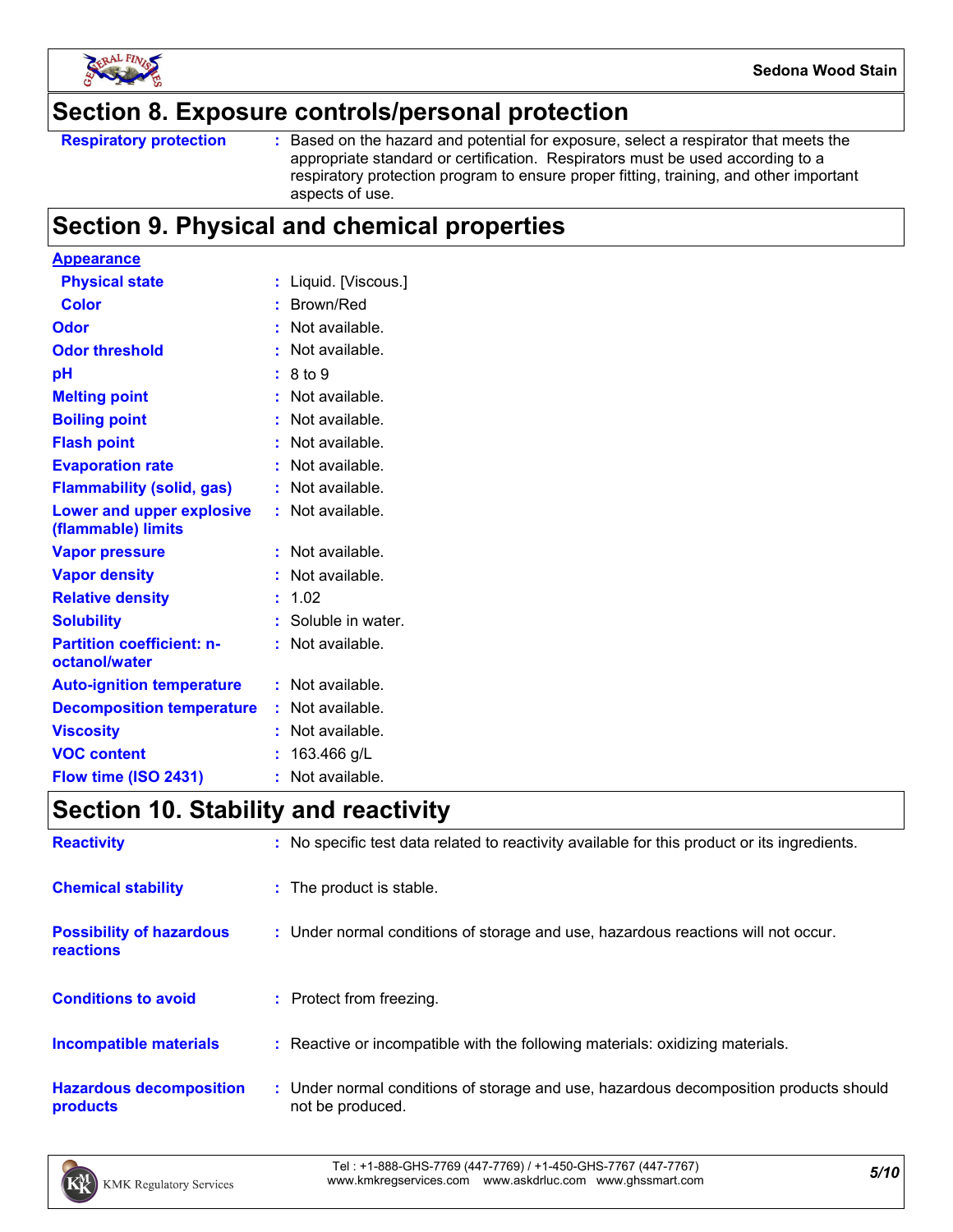

### **Section 11. Toxicological information**

### **Information on toxicological effects**

#### **Acute toxicity**

| <b>Product/ingredient name</b> | <b>Result</b>            | <b>Species</b> | <b>Dose</b>            | <b>Exposure</b> |
|--------------------------------|--------------------------|----------------|------------------------|-----------------|
| Propane-1,2-diol               | LD50 Dermal<br>LD50 Oral | Rabbit<br>Rat  | 20800 mg/kg<br>20 g/kg |                 |

#### **Irritation/Corrosion**

| <b>Product/ingredient name</b> | <b>Result</b>                                | <b>Species</b>   | <b>Score</b> | <u>  Exposure</u>         | <b>Observation</b> |
|--------------------------------|----------------------------------------------|------------------|--------------|---------------------------|--------------------|
| Propane-1,2-diol               | Eves - Mild irritant<br>Eves - Mild irritant | Rabbit<br>Rabbit |              | 24 hours 500 mg<br>100 mg |                    |
|                                |                                              |                  |              |                           |                    |

#### **Sensitization**

There is no data available.

#### **Mutagenicity**

There is no data available.

#### **Carcinogenicity**

There is no data available.

#### **Reproductive toxicity**

There is no data available.

#### **Teratogenicity**

There is no data available.

#### **Specific target organ toxicity (single exposure)**

There is no data available.

#### **Specific target organ toxicity (repeated exposure)**

There is no data available.

#### **Aspiration hazard**

There is no data available.

| Information on the likely<br>routes of exposure | : Dermal contact. Eye contact. Inhalation. Ingestion. |
|-------------------------------------------------|-------------------------------------------------------|
| <b>Potential acute health effects</b>           |                                                       |
| <b>Eye contact</b>                              | : No known significant effects or critical hazards.   |
| <b>Inhalation</b>                               | : No known significant effects or critical hazards.   |
| <b>Skin contact</b>                             | : No known significant effects or critical hazards.   |

#### **Ingestion :** No known significant effects or critical hazards.

|                     | Symptoms related to the physical, chemical and toxicological characteristics |
|---------------------|------------------------------------------------------------------------------|
| <b>Eve contact</b>  | : No known significant effects or critical hazards.                          |
| <b>Inhalation</b>   | : No known significant effects or critical hazards.                          |
| <b>Skin contact</b> | : No known significant effects or critical hazards.                          |

#### **Ingestion** No known significant effects or critical hazards. **:**

#### **Delayed and immediate effects and also chronic effects from short and long term exposure**

| <b>Short term exposure</b>                   |                                                                                      |
|----------------------------------------------|--------------------------------------------------------------------------------------|
| <b>Potential immediate</b><br><b>effects</b> | : No known significant effects or critical hazards.                                  |
|                                              | <b>Potential delayed effects</b> : No known significant effects or critical hazards. |

*6/10* Tel : +1-888-GHS-7769 (447-7769) / +1-450-GHS-7767 (447-7767) www.kmkregservices.com www.askdrluc.com www.ghssmart.com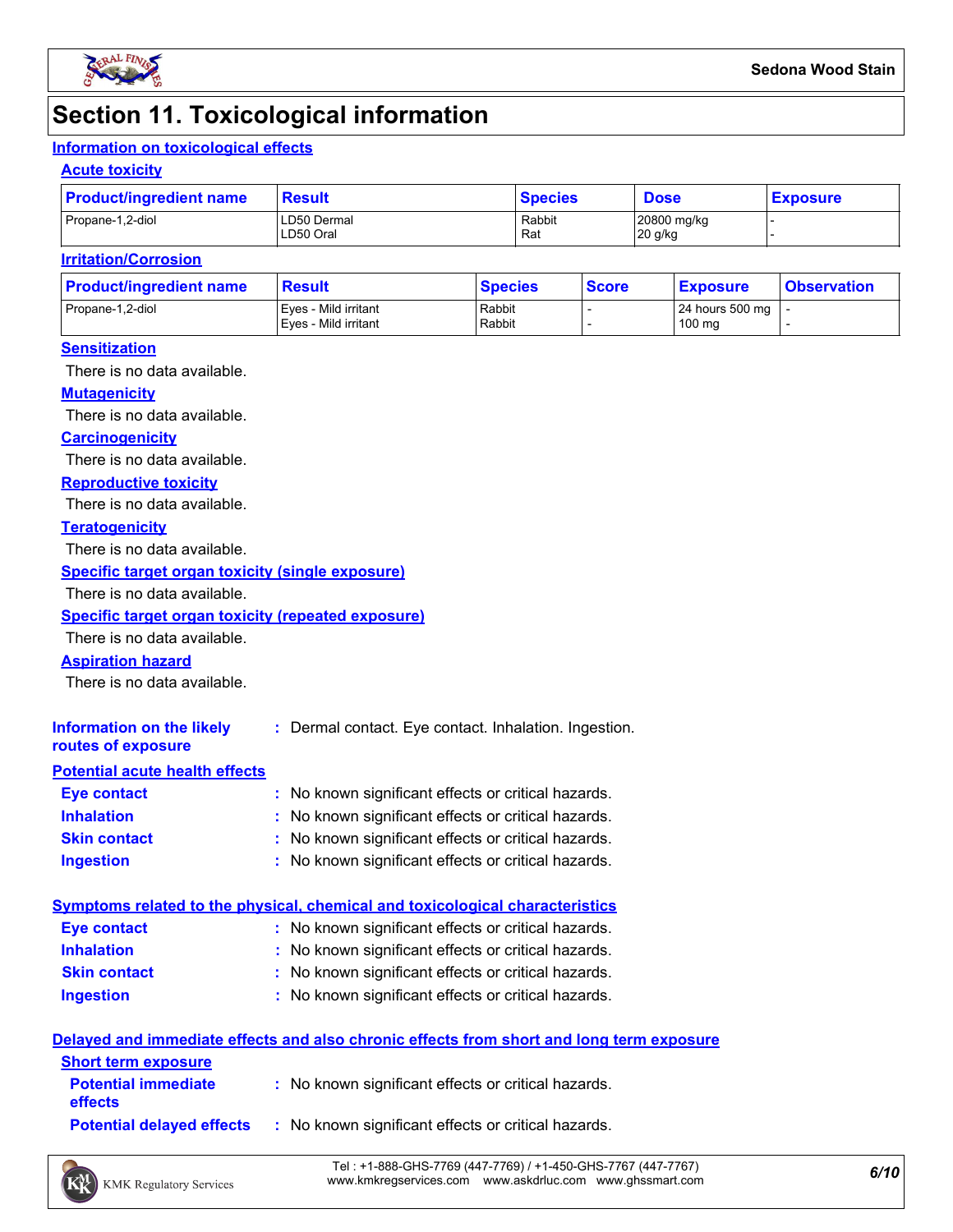

### **Section 11. Toxicological information**

| <b>Long term exposure</b>               |                                                     |
|-----------------------------------------|-----------------------------------------------------|
| <b>Potential immediate</b><br>effects   | : No known significant effects or critical hazards. |
| <b>Potential delayed effects</b>        | : No known significant effects or critical hazards. |
| <b>Potential chronic health effects</b> |                                                     |
| <b>General</b>                          | : No known significant effects or critical hazards. |
| <b>Carcinogenicity</b>                  | : No known significant effects or critical hazards. |
| <b>Mutagenicity</b>                     | : No known significant effects or critical hazards. |
| <b>Teratogenicity</b>                   | : No known significant effects or critical hazards. |
| <b>Developmental effects</b>            | : No known significant effects or critical hazards. |
| <b>Fertility effects</b>                | : No known significant effects or critical hazards. |

#### **Numerical measures of toxicity**

#### **Acute toxicity estimates**

There is no data available.

### **Section 12. Ecological information**

#### **Toxicity**

| <b>Product/ingredient name</b> | <b>Result</b>                       | <b>Species</b>                   | <b>Exposure</b> |
|--------------------------------|-------------------------------------|----------------------------------|-----------------|
| Propane-1,2-diol               | Acute EC50 >110 ppm Fresh water     | Daphnia - Daphnia magna          | 48 hours        |
|                                | Acute LC50 1020000 µg/L Fresh water | Crustaceans - Ceriodaphnia dubia | 48 hours        |
|                                | Acute LC50 710000 ug/L Fresh water  | Fish - Pimephales promelas       | 96 hours        |

#### **Persistence and degradability**

There is no data available.

#### **Bioaccumulative potential**

| <b>Product/ingredient name</b> | $LogPow$ | <b>DAC</b><br><b>DUI</b> | <b>Potential</b> |
|--------------------------------|----------|--------------------------|------------------|
| Propane-1,2-diol               | 07، ا    |                          | l low            |

#### **Mobility in soil**

| <b>Soil/water partition</b> | $:$ Not available. |
|-----------------------------|--------------------|
| <b>coefficient (Koc)</b>    |                    |

#### **Other adverse effects** : No known significant effects or critical hazards.

### **Section 13. Disposal considerations**

**Disposal methods :**

The generation of waste should be avoided or minimized wherever possible. Disposal of this product, solutions and any by-products should comply with the requirements of environmental protection and waste disposal legislation and any regional local authority requirements. Dispose of surplus and non-recyclable products via a licensed waste disposal contractor. Waste should not be disposed of untreated to the sewer unless fully compliant with the requirements of all authorities with jurisdiction. Waste packaging should be recycled. Incineration or landfill should only be considered when recycling is not feasible. This material and its container must be disposed of in a safe way. Empty containers or liners may retain some product residues. Avoid dispersal of spilled

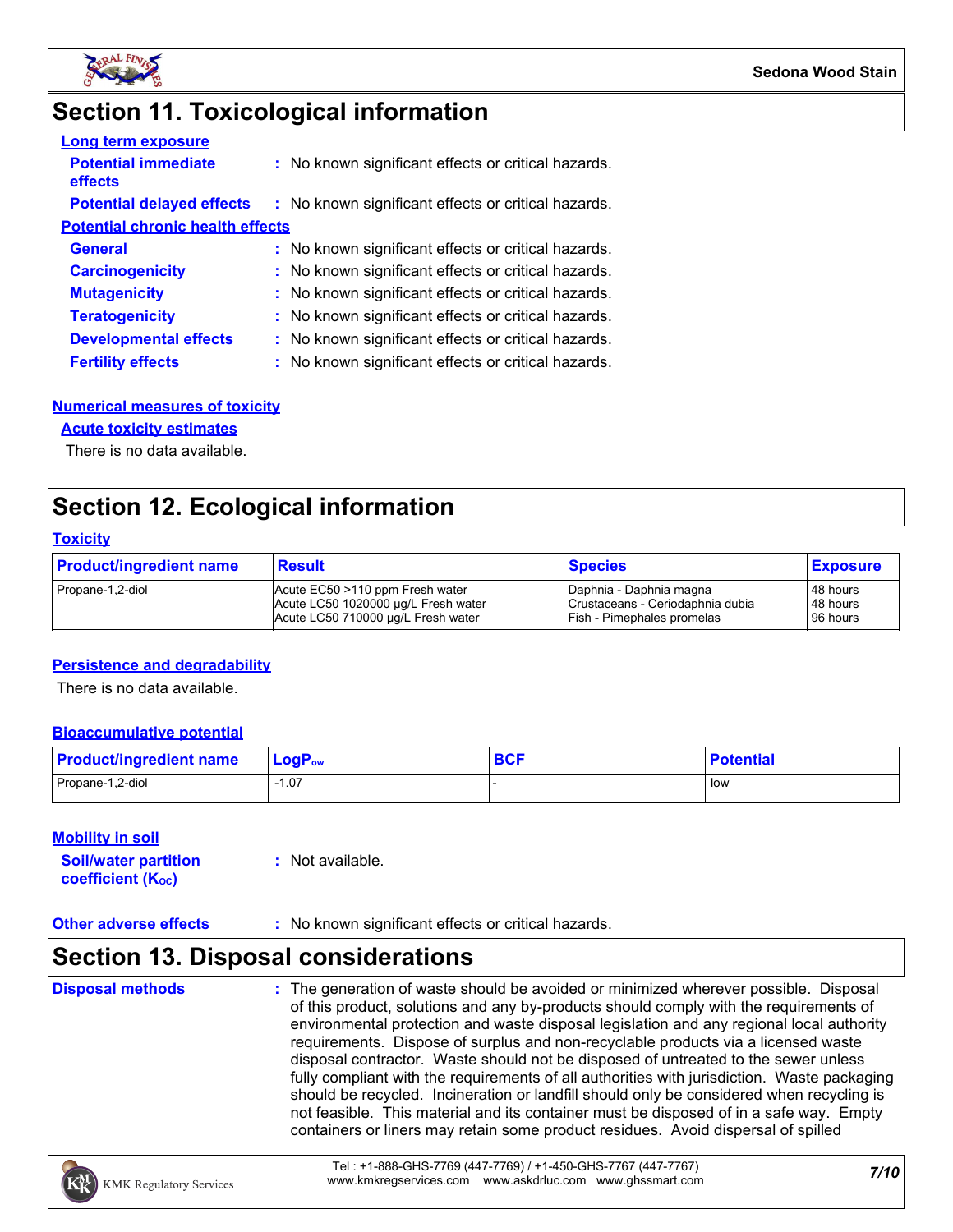

### **Section 13. Disposal considerations**

material and runoff and contact with soil, waterways, drains and sewers.

### **Section 14. Transport information**

|                                      | <b>DOT Classification</b> | <b>TDG Classification</b> | <b>IMDG</b>    | <b>IATA</b>    |
|--------------------------------------|---------------------------|---------------------------|----------------|----------------|
| <b>UN number</b>                     | Not regulated.            | Not regulated.            | Not regulated. | Not regulated. |
| <b>UN proper</b><br>shipping name    |                           |                           |                |                |
| <b>Transport</b><br>hazard class(es) |                           | -                         |                |                |
| <b>Packing group</b>                 |                           |                           |                |                |
| <b>Environmental</b><br>hazards      | No.                       | No.                       | No.            | No.            |

**AERG :** Not applicable.

**Special precautions for user Transport within user's premises:** always transport in closed containers that are **:** upright and secure. Ensure that persons transporting the product know what to do in the event of an accident or spillage.

### **Section 15. Regulatory information**

| <b>U.S. Federal regulations</b>                                                   | : TSCA 8(a) PAIR: Octamethylcyclotetrasiloxane; Poly(oxy-1,2-ethanediyl), $\alpha$ -[4-(1,1,3,3-<br>tetramethylbutyl)phenyl]- $\omega$ -hydroxy-; Poly(oxy-1,2-ethanediyl), $\alpha$ -[(1,1,3,3-<br>tetramethylbutyl)phenyl]-ω-hydroxy- |
|-----------------------------------------------------------------------------------|-----------------------------------------------------------------------------------------------------------------------------------------------------------------------------------------------------------------------------------------|
|                                                                                   | TSCA 8(a) CDR Exempt/Partial exemption: Not determined                                                                                                                                                                                  |
|                                                                                   | United States inventory (TSCA 8b): All components are listed or exempted.                                                                                                                                                               |
|                                                                                   | Commerce control list precursor: 2,2',2"-Nitrilotriethanol                                                                                                                                                                              |
|                                                                                   | Clean Water Act (CWA) 311: Propionic acid; Propylene oxide; Cyclohexane                                                                                                                                                                 |
| <b>Clean Air Act Section 112</b><br>(b) Hazardous Air<br><b>Pollutants (HAPS)</b> | : Listed                                                                                                                                                                                                                                |
| <b>Clean Air Act Section 602</b><br><b>Class I Substances</b>                     | : Not listed                                                                                                                                                                                                                            |
| <b>Clean Air Act Section 602</b><br><b>Class II Substances</b>                    | : Not listed                                                                                                                                                                                                                            |
| <b>DEA List I Chemicals</b><br>(Precursor Chemicals)                              | : Not listed                                                                                                                                                                                                                            |
| <b>DEA List II Chemicals</b><br><b>(Essential Chemicals)</b>                      | : Not listed                                                                                                                                                                                                                            |
| <b>SARA 302/304</b>                                                               |                                                                                                                                                                                                                                         |
| <b>Composition/information on ingredients</b>                                     |                                                                                                                                                                                                                                         |

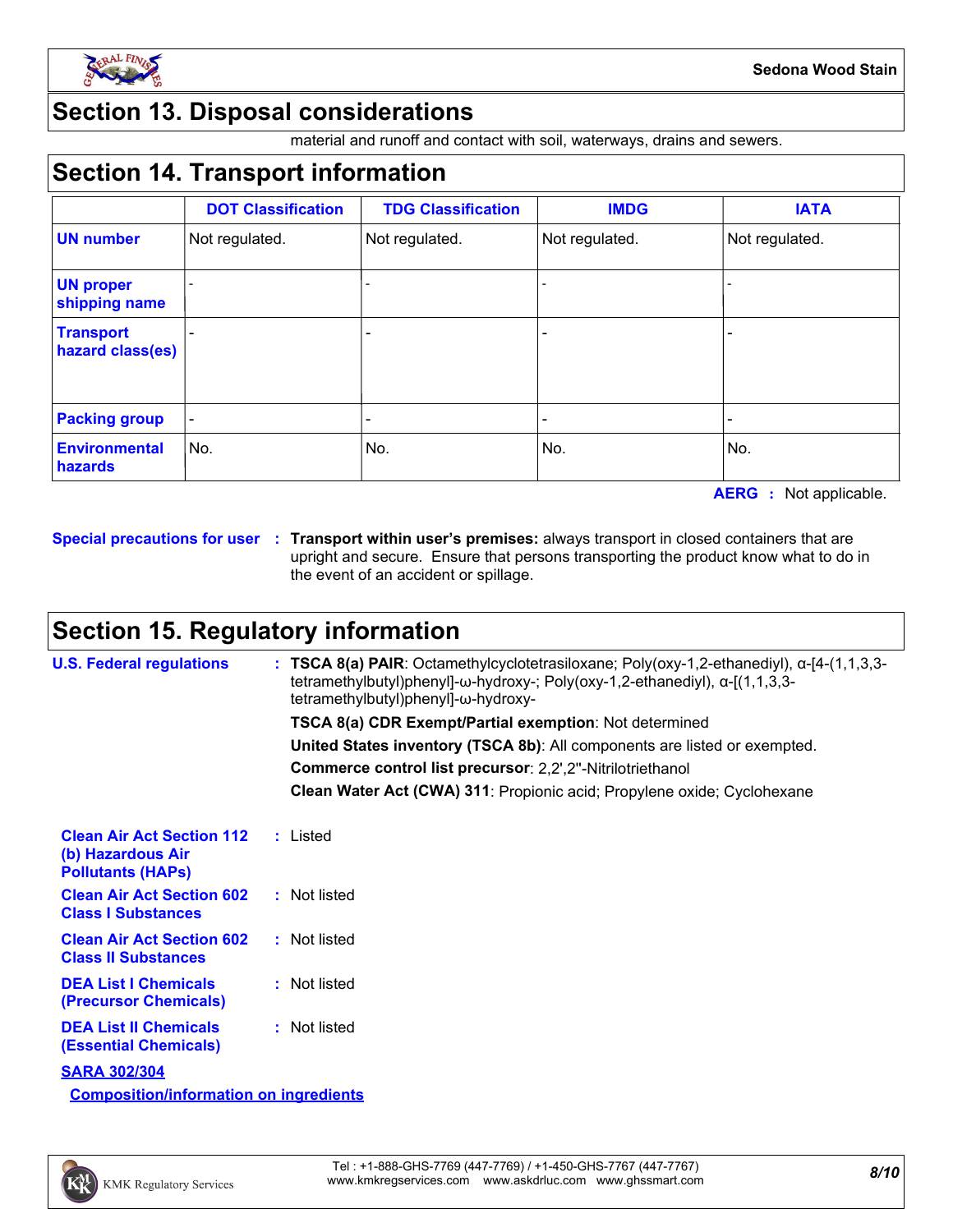

### **Section 15. Regulatory information**

|                             |              | <b>SARA 302 TPQ</b> |           | <b>SARA 304 RQ</b> |           |
|-----------------------------|--------------|---------------------|-----------|--------------------|-----------|
| <b>Name</b>                 | <b>EHS</b>   | (lbs)               | (gallons) | (lbs)              | (gallons) |
| Hydrazine<br>Ethylene oxide | Yes.<br>Yes. | 1000<br>1000        | 119.9     | 10                 | 0.12      |
| Propylene oxide             | Yes.         | 10000               | 1444.3    | 100                | 14.4      |

**SARA 304 RQ :** 3958105.4 lbs / 1796979.8 kg [465403.8 gal / 1761744.9 L]

#### **SARA 311/312**

**Classification :** Not applicable.

#### **Composition/information on ingredients**

| <b>Name</b>      | <b>Classification</b>                            |
|------------------|--------------------------------------------------|
| Propane-1,2-diol | SERIOUS EYE DAMAGE/ EYE IRRITATION - Category 2A |

#### **SARA 313**

There is no data available.

#### **State regulations**

**Massachusetts :**

- : None of the components are listed. **New York :** None of the components are listed.
- 
- **New Jersey :** The following components are listed: Propane-1,2-diol

**Pennsylvania :** The following components are listed: Propane-1,2-diol

#### **California Prop. 65**

**A WARNING**: This product can expose you to Ethylene oxide, which is known to the State of California to cause cancer and birth defects or other reproductive harm. This product can expose you to chemicals including Hydrazine, 1,4-Dioxane, Propylene oxide, which are known to the State of California to cause cancer, and Ethanediol, which is known to the State of California to cause birth defects or other reproductive harm. For more information go to www. P65Warnings.ca.gov.

| Ingredient name | No significant risk<br><b>level</b> | <b>Maximum</b><br>acceptable dosage<br><b>level</b> |  |
|-----------------|-------------------------------------|-----------------------------------------------------|--|
| Hydrazine       | Yes.                                |                                                     |  |
| 1,4-Dioxane     | Yes.                                |                                                     |  |
| Ethylene oxide  | Yes.                                | Yes.                                                |  |
| Propylene oxide |                                     |                                                     |  |
| Ethanediol      |                                     | Yes.                                                |  |

#### **Canada**

**Canadian lists**

- **Canadian NPRI :** None of the components are listed.
- **CEPA Toxic substances :** None of the components are listed.
	- **:** Not determined.

#### **Canada inventory (DSL NDSL)**